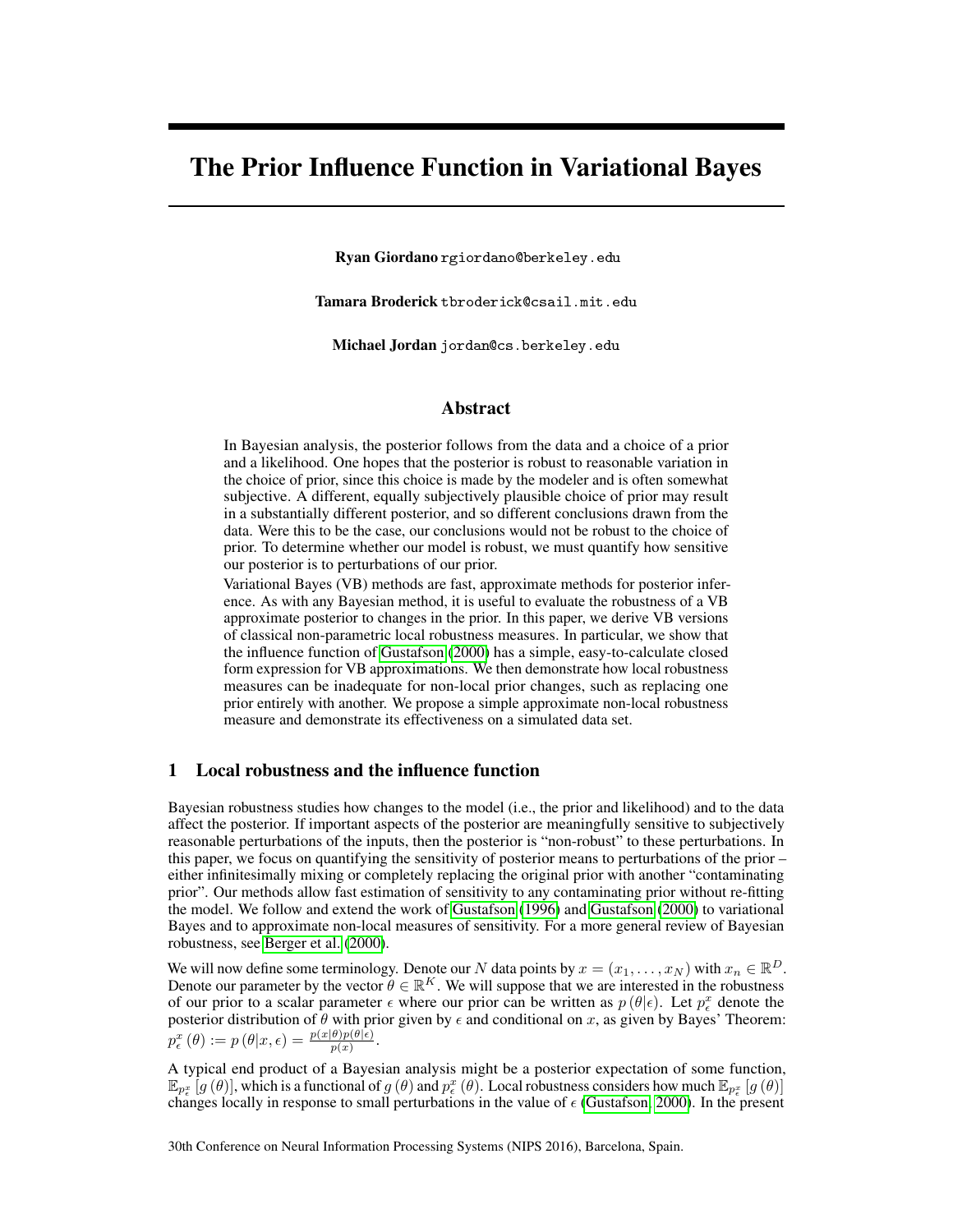work, we consider mixing our original prior,  $p_0(\theta)$ , with some known alternative functional form,  $p_c(\theta)$ :

<span id="page-1-0"></span>
$$
p(\theta|\epsilon) = (1-\epsilon)p_0(\theta) + \epsilon p_c(\theta) \text{ for } \epsilon \in [0,1]. \tag{1}
$$

This is known as epsilon contamination (the subscript  $c$  stands for "contamination"), and its construction guarantees that the perturbed prior is properly normalized. The contaminating prior,  $p_c$  ( $\theta$ ) need not be in the same parametric family as  $p_0(\theta)$ , so as  $p_c(\theta)$  ranges over all possible priors, equation [\(1\)](#page-1-0) represents an expressive class of perturbations. Under mild assumptions (given in section [§A\)](#page-5-0), the local sensitivity measure at the prior  $p(\theta|\epsilon)$  given by a particular  $\epsilon$  is

<span id="page-1-1"></span>
$$
S_{\epsilon}^{p_c} = \frac{d\mathbb{E}_{p_{\epsilon}^x}[g(\theta)]}{d\epsilon} \bigg|_{\epsilon} = \text{Cov}_{p_{\epsilon}^x}\left(g(\theta), \frac{p_c(\theta) - p_0(\theta)}{p_0(\theta) + \epsilon(p_c(\theta) - p_0(\theta))}\right). \tag{2}
$$

The definition in equation [\(2\)](#page-1-1) depends on a choice of  $p_c(\theta)$ , which we denote with a superscript on  $S_{\epsilon}^{p_c}$ . At  $\epsilon = 0$ , we recover the local sensitivity around  $p_0(\theta)$ , which we denote  $S_0^{p_c}$ .

Rather than choose some finite set of  $p_c(\theta)$  and calculate their corresponding  $S^{p_c}_\epsilon$ , one can work with a single function that summarizes the effect of any  $p_c(\theta)$ , called the "influence function" [\(Gustafson,](#page-4-0) [2000\)](#page-4-0). Observing that equation [\(2\)](#page-1-1) is a linear functional of  $p_c(\theta)$  when  $g(\theta)$ ,  $\epsilon$ , and  $p(\theta|\epsilon)$  are fixed, the influence function (when it exists) is defined as the linear operator  $I_{\epsilon}(\theta)$  that characterizes the dependence of  $S^{p_c}_{\epsilon}$  on  $p_c(\theta)$ :

<span id="page-1-2"></span>
$$
S_{\epsilon}^{p_c} = \int I_{\epsilon}(\theta) p_c(\theta) d\theta \quad \text{where} \quad I_{\epsilon}(\theta) := \frac{p_{\epsilon}^x(\theta)}{p(\theta|\epsilon)} \left( g(\theta) - \mathbb{E}_{p_{\epsilon}^x} \left[ g(\theta) \right] \right). \tag{3}
$$

At  $\epsilon = 0$ , we recover the local sensitivity around  $p_0(\theta)$ , which we denote  $I_0(\theta)$ . When perturbing a low-dimensional marginal of the prior,  $I_0(\theta)$  is an easy-to-visualize summary of the effect of sensitivity to an arbitrary  $p_c(\theta)$  using quantities calculated only under  $p_0(\theta)$  (see the example in section [§4](#page-3-0) and the extended discussion in [Gustafson](#page-4-0) [\(2000\)](#page-4-0)). Additionally, the worst case prior in a suitably defined metric ball around  $p_0 (\theta)$  is a functional of the influence function, as shown in [Gustafson](#page-4-0) [\(2000\)](#page-4-0).

### <span id="page-1-5"></span>2 Variational approximation and linear response

We now derive a version of equation [\(2\)](#page-1-1) for Variational Bayes (VB) approximations to the posterior. Recall that an variational approximate posterior is a distribution selected to minimize the Kullback-Liebler (KL) divergence to  $p_{\epsilon}^x$  across distributions q in some class Q. Let  $q_{\epsilon}^x$  denote the variational approximation to posterior  $p_{\epsilon}^{x}$ . We assume that distributions in Q are smoothly parameterized by a finite-dimensional parameter  $\eta$  whose optimum lies in the interior of some feasible set  $\Omega_{\eta}$ .

We would like to calculate the local robustness measures of section [§1](#page-0-0) for the variational approximation  $q_{\epsilon}^x$ , but a direct evaluation of the covariance in equation [\(2\)](#page-1-1) can be misleading. For example, a common choice of the approximating familyQ is the class of distributions that factorize across  $\theta$ . This is known as the "mean field approximation" [\(Wainwright and Jordan, 2008\)](#page-4-3). By construction, a mean field approximation does not model covariances between independent components of  $\theta$ , so a naive estimate of the covariance in equation [\(2\)](#page-1-1) may erroneously suggest that the prior on one component of  $\theta$  cannot affect the posterior on another.

However, for VB approximations, we can evaluate the derivative on the left hand side of equation [\(2\)](#page-1-1) directly. Using linear response variational Bayes (LRVB) [\(Giordano et al., 2016,](#page-4-4) [2015\)](#page-4-5), we have

<span id="page-1-3"></span>
$$
\frac{d}{d\epsilon} \mathbb{E}_{q_{\epsilon}^{x}} \left[ g(\theta) \right]_{\epsilon} = \int \frac{q_{\epsilon}^{x}(\theta)}{p(\theta|\epsilon)} q_{\eta}(\theta)^{T} H^{-1} g_{\eta} p_{c}(\theta) d\theta \qquad (4)
$$
\n
$$
\text{where } g_{\eta} := \frac{\partial \mathbb{E}_{q_{\epsilon}^{x}} \left[ g(\theta) \right]}{\partial \eta}, \quad q_{\eta}(\theta) := \frac{\partial \log q_{\epsilon}^{x}(\theta; \eta)}{\partial \eta}, \text{ and } H := \frac{\partial^{2} KL \left( q_{\epsilon}^{x}(\theta; \eta) \right) \left\| p_{\epsilon}^{x} \right\|}{\partial \eta \partial \eta^{T}}.
$$

It follows immediately from the definition in equation [\(3\)](#page-1-2) that we can define the *variational influence function*

<span id="page-1-4"></span>
$$
I_{\epsilon}^{q}(\theta) := \frac{q_{\epsilon}^{x}(\theta)}{p(\theta|\epsilon)} q_{\eta}(\theta)^{T} H^{-1} g_{\eta}
$$
\n
$$
(5)
$$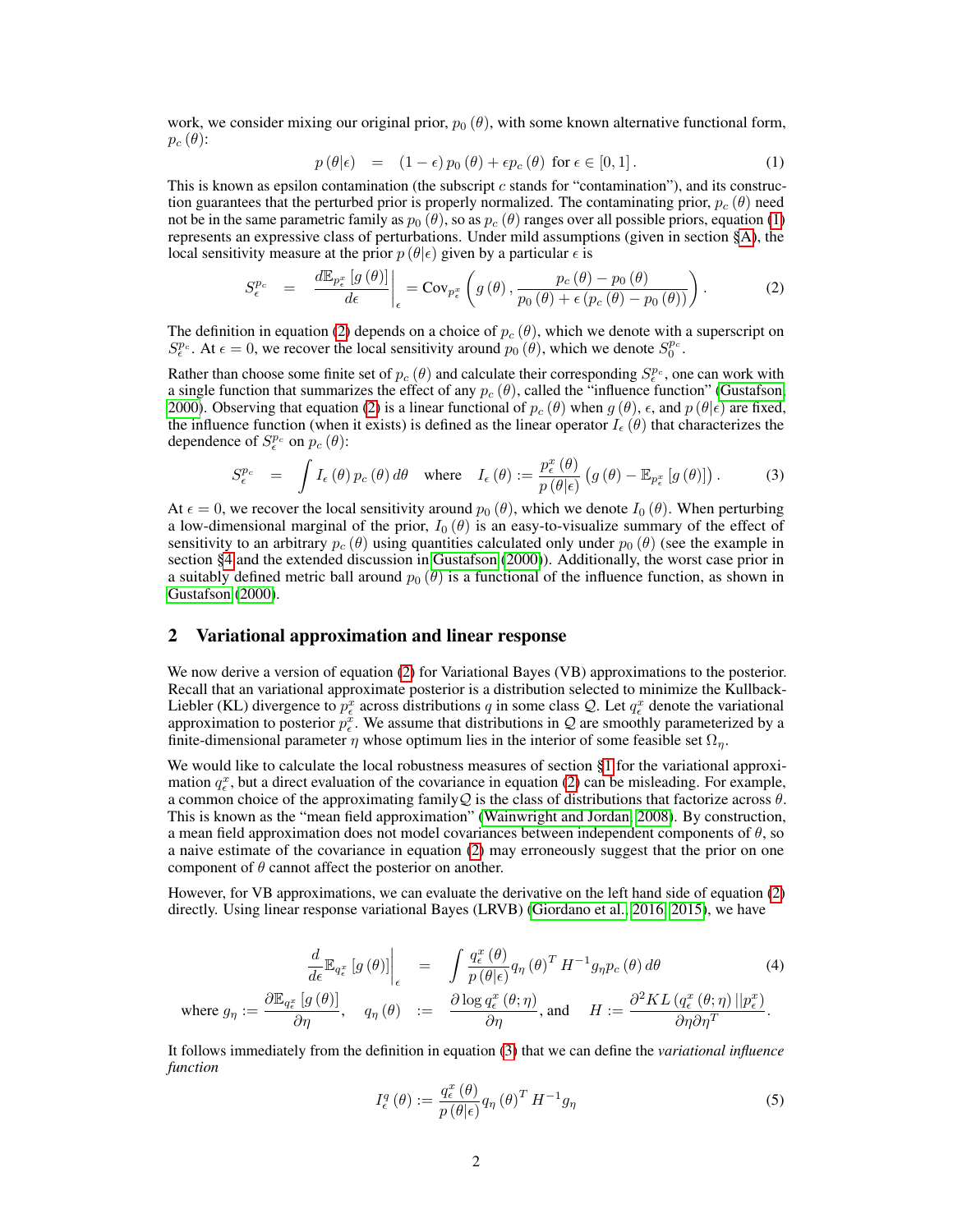that captures the sensitivity of  $\mathbb{E}_{q_{\epsilon}^x}[g(\theta)]$  just as  $I_{\epsilon}(\theta)$  captures the sensitivity of  $\mathbb{E}_{p_{\epsilon}^x}[g(\theta)]$ .

The VB versions of epsilon sensitivity measures have some advantages and disadvantages relative to using Markov Chain Monte Carlo (MCMC) to evaluate the exact sensitivities in section [§1.](#page-0-0) Using MCMC samples from  $p_0^x$ , one can form a Monte Carlo estimate of the covariance in equation [\(2\)](#page-1-1), though the sample variance may be infinite when  $p_c$  has heavier tails than  $p_0$ . The extent to which this is a real problem in practice will vary. Similarly, one must take care in numerically evaluating equation [\(4\)](#page-1-3), since naively sampling from  $q_{\epsilon}^{x}$  may also result in infinite variance due to the term  $p(\theta|\epsilon)$  in the denominator. Since we have a closed form for  $q_{\epsilon}^{x}$ , we can instead evaluate equation [\(4\)](#page-1-3) as an integral over  $p_c$  using importance sampling, as described in section [§D.](#page-8-0) Still, providing efficient estimates of equation [\(4\)](#page-1-3) for high-dimensional, non-conjugate, heavy-tailed  $p_c$  remains a challenge. Finally, in contrast to equation [\(3\)](#page-1-2), where we do not generally have a closed form expression for  $p_{\epsilon}^{x}$ , every term in equation [\(5\)](#page-1-4) is known. This means it is easier to evaluate the influence function for VB approximations than from MCMC draws, especially far from the posterior.

### 3 Non-local approximation

Equation [\(3\)](#page-1-2) quantifies the effect of adding an infinitesimal amount of the contaminating prior. In practice, we may also want to evaluate intermediate values of  $\epsilon$ , particularly  $\epsilon = 1$ , which represents completely replacing  $p_0(\theta)$  with  $p_c(\theta)$ . Since  $p_c(\theta)$  may be quite different from  $p_0(\theta)$ , this is a non-local robustness measure. For MCMC samples, one can use importance sampling, which is essentially equivalent to evaluating the covariance in equation [\(2\)](#page-1-1) (with the same problem of infinite variance – see section [§C\)](#page-7-0). For VB, however, we either need to re-fit the model for each new prior (which may be time consuming) or somehow use the local information at  $q_0^x$ . In this paper, we investigate the latter. For the remainder of this section, since our results are general, we will discuss using local information in  $p_0^x$ . However, the reader should keep in mind that the ultimate goal is to apply the insights gained to the variational approximation  $q_0^x$ .

One might hope to linearly extrapolate from  $\epsilon = 0$  to  $\epsilon = 1$  using the slope  $S_0^{p_c}$  at  $\epsilon = 0$ . That is, we might hope that  $\mathbb{E}_{p_{\epsilon}^x} [g(\theta)]$  $\epsilon=1 \atop \epsilon=0} \approx (1-0) \frac{d \mathbb{E}_{p_{\epsilon}^x}[g(\theta)]}{d \epsilon}$  $\frac{d_e[g(\theta)]}{d_e}$  However, as we will now show, this is not realistic when one of the two priors is more consistent with the data than the other. Inspection of equation [\(3\)](#page-1-2) shows that posterior expectations are highly sensitive to perturbations of priors which are inconsistent with the data: if  $p(\theta|\epsilon)$  is small in an area of the  $\theta$  space where  $p_{\epsilon}^x$  is not small, then the influence function  $I_{\epsilon}(\theta)$  will be quite large. The model will have high sensitivity to any contaminating prior,  $p_c(\theta)$ , that is more consistent with the model than  $p(\theta|\epsilon)$  at  $\epsilon$ . In particular, this is true at  $\epsilon = 0$  where  $p(\theta|\epsilon) = p_0(\theta)$  if  $p_0(\theta)$  is inconsistent with the data. In fact, as we show in section [§A,](#page-5-0)

<span id="page-2-1"></span>
$$
\mathbb{E}_{p_{\epsilon}^{x}}\left[g\left(\theta\right)\right]\Big|_{\epsilon=0}^{\epsilon=1} = \int_{0}^{1} \left. \frac{d\mathbb{E}_{p_{\epsilon}^{x}}\left[g\left(\theta\right)\right]}{d\epsilon}\right|_{\epsilon} d\epsilon = \frac{\int p\left(x|\theta\right)p_{c}\left(\theta\right)d\theta}{\int p\left(x|\theta\right)p_{0}\left(\theta\right)d\theta} S_{0}^{p_{c}}.\tag{6}
$$

When the model evidence is very different for  $p_c$  and  $p_0$ , e.g. when  $\int p(x|\theta) p_0(\theta) d\theta \ll$  $\int p(x|\theta) p_c(\theta) d\theta$  as in section [§4,](#page-3-0) the extrapolated slope  $S_0^{p_c}$  can be quite different from the effect of replacing completely replacing  $p_0(\theta)$  with  $p_c(\theta)$ .

However, as  $\epsilon$  grows away from zero and the new prior  $p_c(\theta)$  is taken into account, the influence function will shrink. Observe that as a function of  $\epsilon$  equation [\(2\)](#page-1-1), one can show (see section [§A\)](#page-5-0) that

<span id="page-2-0"></span>
$$
\frac{d\mathbb{E}_{p_{\epsilon}^{x}}\left[g\left(\theta\right)\right]}{d\epsilon}\bigg|_{\epsilon} \leq \max\left\{\frac{1}{\epsilon},\frac{1}{1-\epsilon}\right\}\mathbb{E}_{p_{\epsilon}^{x}}\left[\left|g\left(\theta\right)-\mathbb{E}_{p_{\epsilon}^{x}}\left[g\left(\theta\right)\right]\right|\right].\tag{7}
$$

For  $\epsilon = 0$  or 1, this bound is vacuous, since the ratio  $p_c(\theta)/p_0(\theta)$  can be arbitrarily large in areas assigned positive probability by  $p_{\epsilon}^x$ . However, for intermediate values of  $\epsilon$ , such as  $\frac{1}{2}$ , the bound is quite strong. In other words, contamination with  $p_c(\theta)$  can have great influence on  $\mathbb{E}_{p_x^x}[g(\theta)]$ when  $\epsilon$  is close to the boundaries of [0, 1], but once  $p_c(\theta)$  is taken into account with intermediate  $\epsilon$ , its influence is tightly bounded by equation [\(7\)](#page-2-0). In this sense, the value of  $\frac{dE_{p_\epsilon}g(g(\theta))}{d\epsilon}$  $\left.\frac{d\epsilon}{d\epsilon}\right|_{\epsilon}$  is most atypical of its value across the interval  $\epsilon \in [0, 1]$  at its endpoints. A real-life example of exactly this phenomenon is shown in section [§4](#page-3-0) in Fig. [\(1\)](#page-3-1).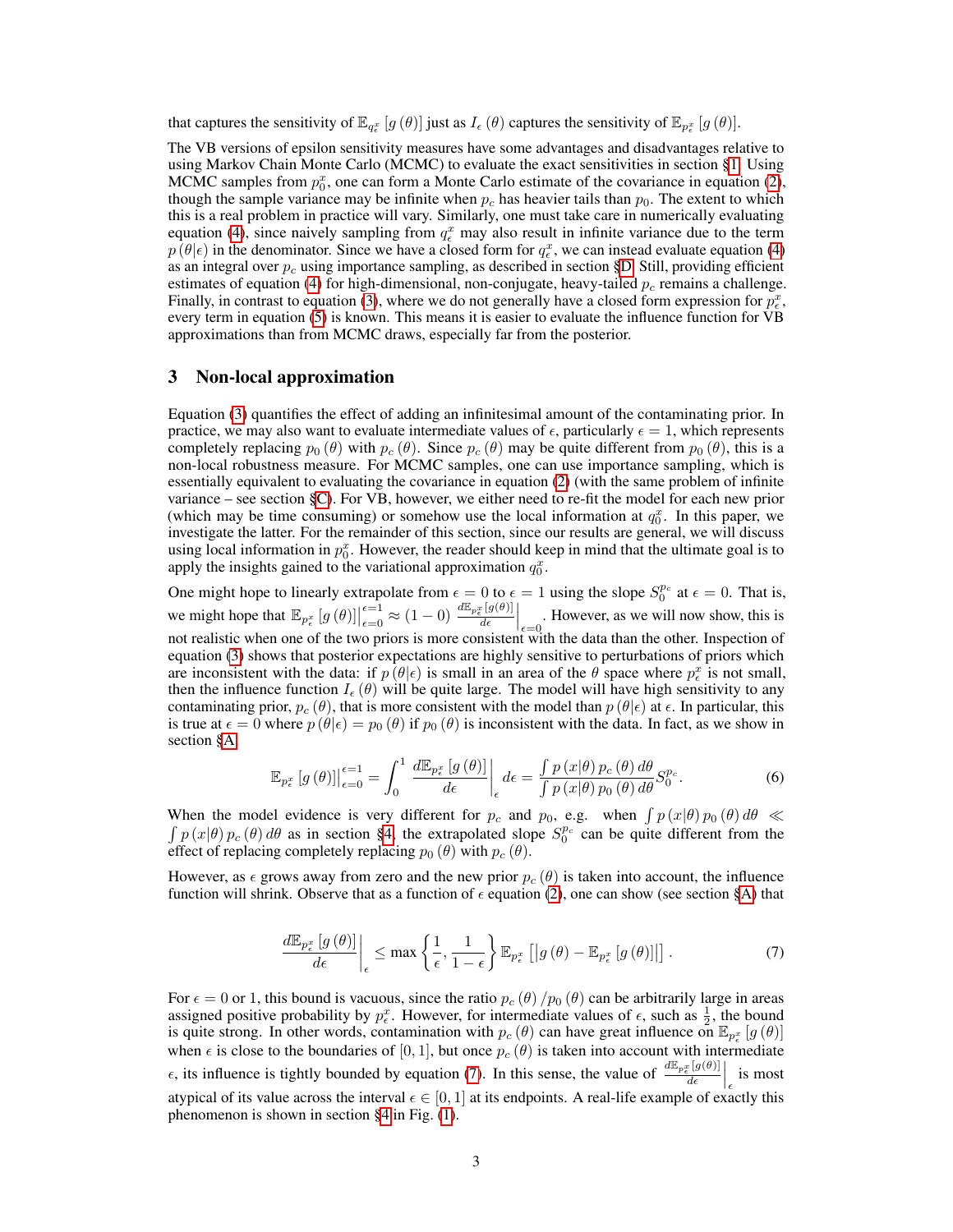This suggests replacing the derivative at  $\epsilon = 0$  with an average of the derivative over the interval  $\epsilon \in [0, 1]$ . To do this, note that the difficulty of the integral in equation [\(6\)](#page-2-1) is the complicated dependence of  $p_{\epsilon}^x$  on  $\epsilon$  in  $I_{\epsilon}(\theta)$ . However, we can approximate the integral by keeping  $p_{\epsilon}^x$  fixed at  $p_0^x$  so that  $I_\epsilon(\theta)$  only depends on  $\epsilon$  through  $p(\theta|\epsilon)$ . Under this approximation, the integral can be evaluated analytically (see section [§B\)](#page-6-0), giving the contaminating pseudo-density,  $p_{mv}(\theta)$ , which represents the approximate effect of integrating over  $\epsilon$  from 0 to 1:

$$
\mathbb{E}_{p_e^x} \left[ g\left(\theta\right) \right] \Big|_{\epsilon=0}^{\epsilon=1} \approx \int I_0 \left(\theta\right) p_{mv} \left(\theta\right) d\theta \qquad p_{mv} \left(\theta\right) := \frac{p_c \left(\theta\right) p_0 \left(\theta\right)}{p_c \left(\theta\right) - p_0 \left(\theta\right)} \log \frac{p_c \left(\theta\right)}{p_0 \left(\theta\right)}.\tag{8}
$$

In the notation  $p_{mv}(\theta)$ , "mv" stands for "mean value", by analogy with the mean value theorem for functions of real numbers. As shown in section [§4,](#page-3-0) using  $p_{mv}(\theta)$  with  $I_0(\theta)$  rather than  $p_c(\theta)$  can represent a significant improvement over equation [\(3\)](#page-1-2) in practice when extrapolating to  $\epsilon = 1$ . We will focus on using  $p_{mv}$  with the variational approximations described in section [§2.](#page-1-5)

### <span id="page-3-0"></span>4 Experiments

We demonstrate our methods using simulated data from a hierarchical model described in section [§E.](#page-9-0) Here, we will demonstrate that our sensitivity measures accurately predict the changes in VB solutions. We discuss the close match between the VB and MCMC results in section [§E.](#page-9-0) The results below are for the sensitivity of the expectation  $\mathbb{E}_{p_0^x}[\mu_{11}]$  to the prior  $p(\mu)$ , though similar results are easily calculated for any other low-dimensional prior marginal or posterior expectation.

We generate data using true parameters that are far from  $p_0 (\theta)$  so that our model is not robust to perturbations, as can be seen by the large values of the influence function, which is pictured in the top left panel of Fig. [\(1\)](#page-3-1). The posterior mean is shown with a black dot, indicating that, though large, the influence function is very highly concentrated around the posterior mean. The top right panel of Fig. [\(1\)](#page-3-1) indicates how  $\mathbb{E}_{q_{\epsilon}^x}[\mu_{11}]$  depends on  $\epsilon$  near  $\epsilon = 0$ . The slope is very steep at  $\epsilon = 0$ , reflecting the fact that  $p_c$  ( $\theta$ ) takes values much larger than  $p_0$  ( $\theta$ ) near the posterior where the influence function is very high. However, it very quickly levels off for  $\epsilon$  only slightly above zero.

The top right panel of Fig. [\(1\)](#page-3-1) indicates that extrapolating from the slope  $S_0^{p_c}$  at  $\epsilon = 0$  will radically over-estimate the effect of replacing  $p_0(\theta)$  with  $p_c(\theta)$ . This is confirmed in the bottom left panel, which has the actual change in  $\mathbb{E}_{q_e^x}[\theta]$  on the x-axis and  $\int I_e^q(\theta) p_c(\theta) d\theta$  on the y-axis. Clearly, the extrapolation is unrealistic. However, the right panel of Fig. [\(1\)](#page-3-1) demonstrates that  $\int I_{\epsilon}^{q}(\theta) p_{mv}(\theta) d\theta$ accurately matches the effect of replacing  $p_0$  ( $\theta$ ) with  $p_c$  ( $\theta$ ). Note the different ranges in the y-axis (which prohibit plotting the two graphs on the same scale). The error bars represent importance sampling error.



<span id="page-3-1"></span>Figure 1: Simulation results

Acknowledgements The paper was greatly improved through the insightful comments of our anonymous reviewers. Ryan Giordano was supported by the Director, Office of Science, Office of Advanced Scientific Computing Research, Applied Mathematics program of the U.S. Department of Energy under Contract No. DE-AC02-05CH1123.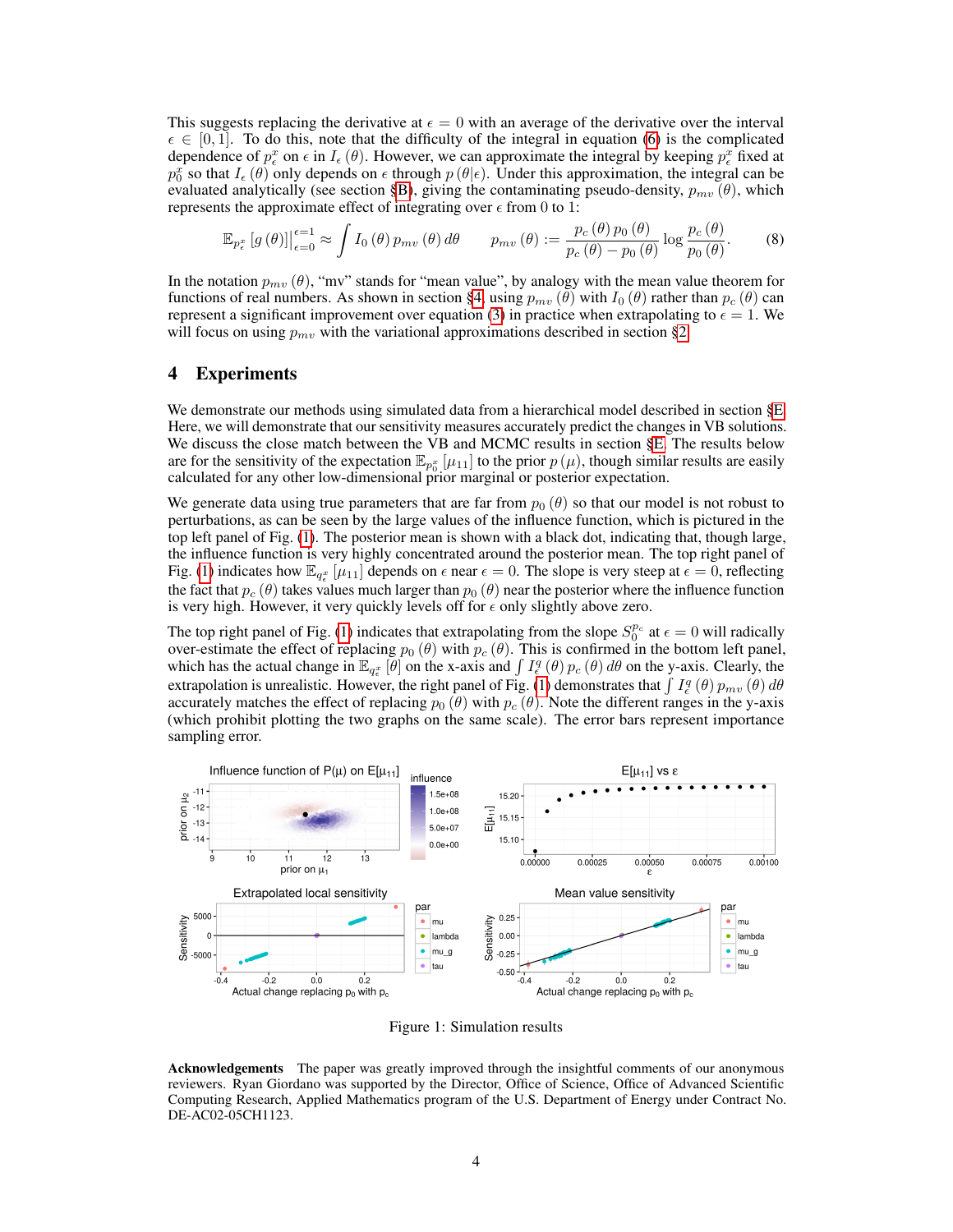### References

- <span id="page-4-9"></span>John Barnard, Robert McCulloch, and Xiao-Li Meng. Modeling covariance matrices in terms of standard deviations and correlations, with application to shrinkage. *Statistica Sinica*, 10(4): 1281–1312, 2000.
- <span id="page-4-2"></span>James O. Berger, David Ríos Insua, and Fabrizio Ruggeri. Robust Bayesian analysis. In David Ríos Insua and Fabrizio Ruggeri, editors, *Robust Bayesian Analysis*, volume 152. Springer Science & Business Media, 2000.
- <span id="page-4-6"></span>Rick Durrett. *Probability: theory and examples*. Cambridge University Press, 2010.
- <span id="page-4-5"></span>Ryan Giordano, Tamara Broderick, and Michael Jordan. Linear response methods for accurate covariance estimates from mean field variational Bayes. *arXiv preprint arXiv:1506.04088*, 2015.
- <span id="page-4-4"></span>Ryan Giordano, Tamara Broderick, Rachael Meager, Jonathan Huggins, and Michael Jordan. Fast robustness quantification with variational Bayes. *arXiv preprint arXiv:1606.07153*, 2016.
- <span id="page-4-1"></span>Paul Gustafson. Local sensitivity of posterior expectations. *The Annals of Statistics*, 24(1):174–195, 1996.
- <span id="page-4-0"></span>Paul Gustafson. Local robustness in Bayesian analysis. In David Ríos Insua and Fabrizio Ruggeri, editors, *Robust Bayesian Analysis*, volume 152. Springer Science & Business Media, 2000.
- <span id="page-4-11"></span>Daniel Lewandowski, Dorota Kurowicka, and Harry Joe. Generating random correlation matrices based on vines and extended onion method. *Journal of multivariate analysis*, 100(9):1989–2001, 2009.
- <span id="page-4-7"></span>Rachael Meager. Understanding the impact of microcredit expansions: A Bayesian hierarchical analysis of 7 randomised experiments. *arXiv preprint arXiv:1506.06669*, 2015.
- <span id="page-4-8"></span>Donald B Rubin. Estimation in parallel randomized experiments. *Journal of Educational and Behavioral Statistics*, 6(4):377–401, 1981.
- <span id="page-4-10"></span>Stan Team. *Stan Modeling Language Users Guide and Reference Manual, Version 2.8.0*, 2015. URL <http://mc-stan.org/>.
- <span id="page-4-3"></span>M. J. Wainwright and M. I. Jordan. Graphical models, exponential families, and variational inference. *Foundations and Trends® in Machine Learning*, 1(1-2):1–305, 2008.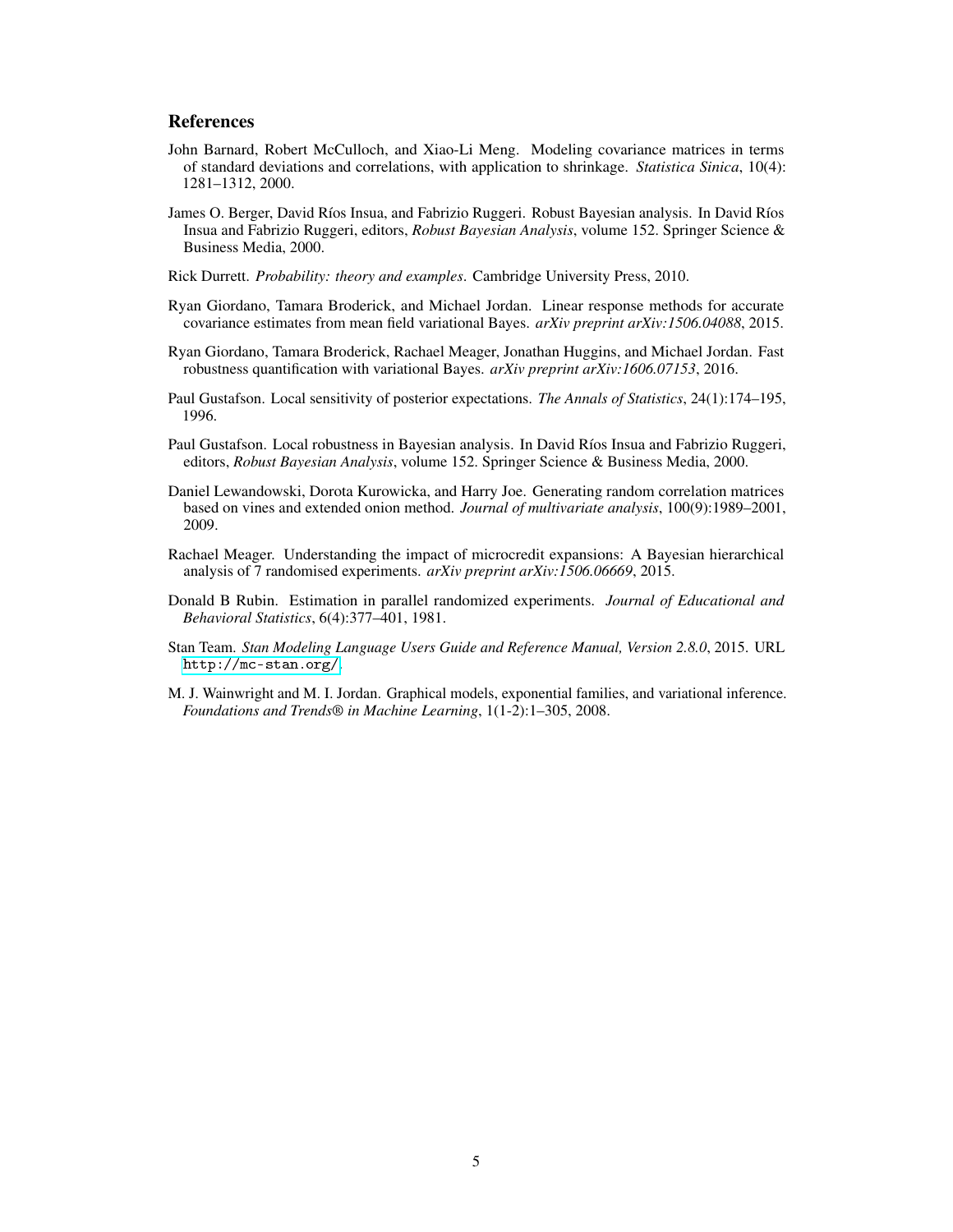# Appendices

### <span id="page-5-0"></span>A Epsilon sensitivity

Throughout the paper, we make the following assumptions:

- Assumption 1. For all  $\epsilon \in [0,1]$ ,  $p(\theta|\epsilon)$  is strictly positive where  $\theta$  has positive measure.
- Assumption 2. Both  $p(\theta|x)$  and  $q(\theta)p(\theta|x)$  are bounded as a function of  $\theta$ .

Under these assumptions, equation [\(2\)](#page-1-1) follows directly from [Gustafson](#page-4-1) [\(1996\)](#page-4-1) result 8. For completeness, we reproduce a slightly simpler proof under the slightly less clearly-articulated assumption that we can exchange integration and differentiation as described, for example, in [Durrett](#page-4-6) [\(2010,](#page-4-6) Appendix A.5). Denote by  $p(\theta|\epsilon)$  any distribution parameterized by the scalar  $\epsilon$  (not necessarily a prior). Then by direct differentiation,

<span id="page-5-1"></span>
$$
\frac{d\mathbb{E}_{p(\theta|\epsilon)}[g(\theta)]}{d\epsilon} = \frac{d}{d\epsilon} \int p(\theta|\epsilon) g(\theta) d\theta
$$

$$
= \int \frac{dp(\theta|\epsilon)}{d\epsilon} g(\theta) d\theta
$$

$$
= \int \frac{d\log p(\theta|\epsilon)}{d\epsilon} p(\theta|\epsilon) g(\theta) d\theta. \tag{9}
$$

By applying equation [\(9\)](#page-5-1) to  $g(\theta) = 1$ , we see that  $\mathbb{E}_{p(\theta|\epsilon)}\left[\frac{d \log p(\theta|\epsilon)}{d \epsilon}\right] = \int \frac{d \log p(\theta|\epsilon)}{d \epsilon} p(\theta|\epsilon) d\theta = 0$ , so we can subtract  $0 = \mathbb{E}_{p(\theta|\epsilon)} \left[ g(\theta) \right] \mathbb{E}_{p(\theta|\epsilon)} \left[ \frac{d \log p(\theta|\epsilon)}{d \epsilon} \right]$  to get

<span id="page-5-2"></span>
$$
\frac{d\mathbb{E}_{p(\theta|\epsilon)}\left[g\left(\theta\right)\right]}{d\epsilon} = \text{Cov}_{p(\theta|\epsilon)}\left(g\left(\theta\right), \frac{d\log p\left(\theta|\epsilon\right)}{d\epsilon}\right). \tag{10}
$$

To derive equation [\(2\)](#page-1-1), we simply observe that

$$
\frac{d \log p(\theta|\epsilon)}{d \epsilon} = \frac{d}{d \epsilon} \log ((1-\epsilon) p_0(\theta) + \epsilon p_c(\theta))
$$

$$
= \frac{p_c(\theta) - p_0(\theta)}{p_0(\theta) + \epsilon (p_c(\theta) - p_0(\theta))}.
$$

Note that the assumptions also suffice to assure that the covariance is bounded.

Next, we observe the simple relationship between epsilon sensitivity at  $\epsilon = 0$  and the effect of replacing one prior with another. First, defining the normalizing constants

$$
C_0 := \int p(x|\theta) p_0(\theta) d\theta
$$

$$
C_1 := \int p(x|\theta) p_c(\theta) d\theta
$$

$$
\mathbb{E}_{p_0^x} \left[ \frac{p_c(\theta)}{p_0(\theta)} \right] = \int \frac{p(x|\theta) p_0(\theta)}{C_0} \frac{p_c(\theta)}{p_0(\theta)} d\theta = \frac{C_1}{C_0},
$$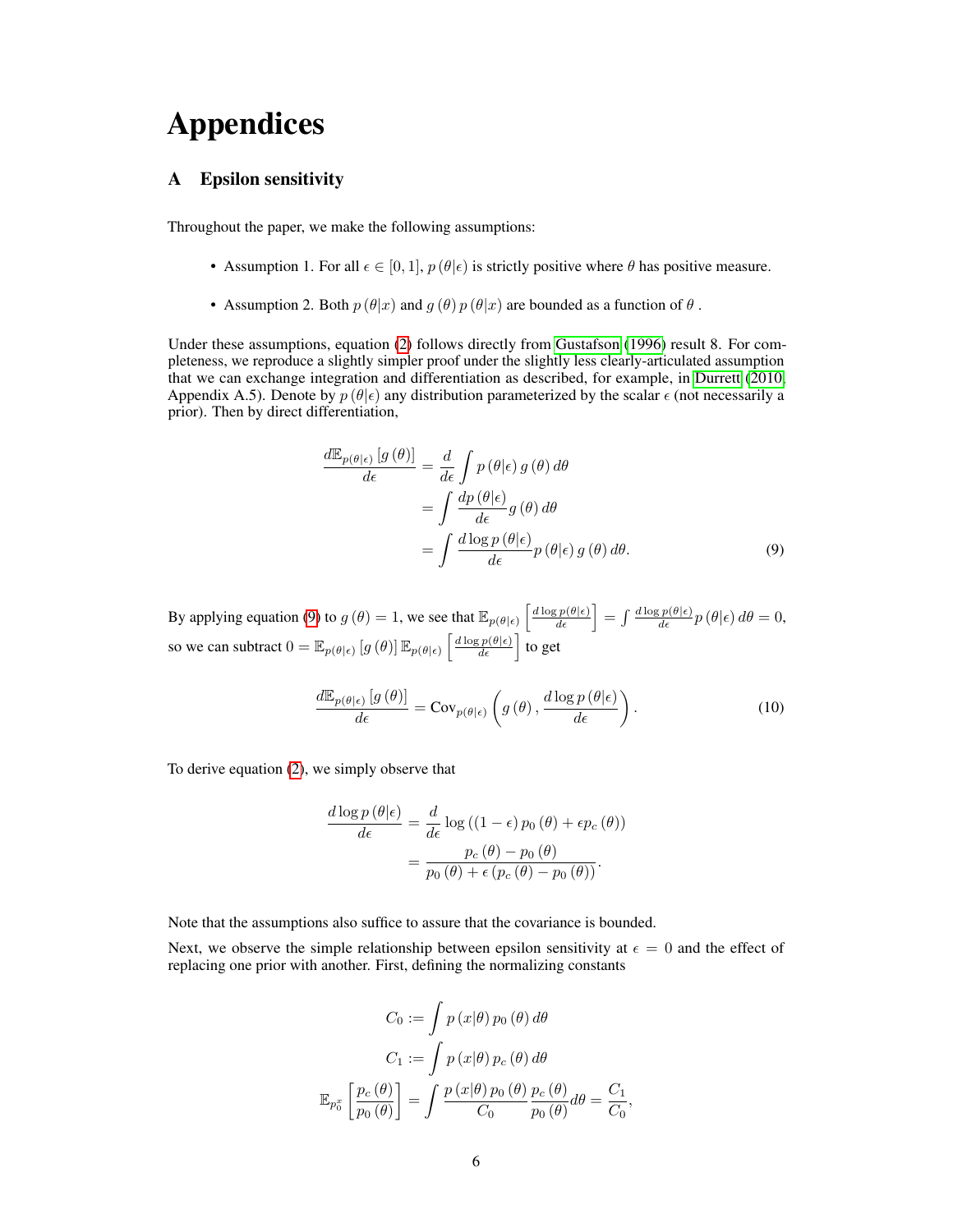### by straightforward manipulation we have

$$
\mathbb{E}_{p_{\epsilon}^{x}(\theta)}\left[g\left(\theta\right)\right]\Big|_{\epsilon=1} - \mathbb{E}_{p_{\epsilon}^{x}(\theta)}\left[g\left(\theta\right)\right]\Big|_{\epsilon=0} = \int \frac{p\left(x|\theta\right)p_{c}\left(\theta\right)}{C_{1}}g\left(\theta\right)d\theta - \mathbb{E}_{p_{0}^{x}(\theta)}\left[g\left(\theta\right)\right]
$$
\n
$$
= \int \frac{p\left(x|\theta\right)p_{c}\left(\theta\right)}{C_{1}}\frac{p_{0}\left(\theta\right)}{C_{0}}\frac{C_{0}}{p_{0}\left(\theta\right)}g\left(\theta\right)d\theta - \frac{C_{0}}{C_{1}}\mathbb{E}_{p_{0}^{x}}\left[\frac{p_{c}\left(\theta\right)}{p_{0}\left(\theta\right)}\right]\mathbb{E}_{p_{0}^{x}(\theta)}\left[g\left(\theta\right)\right]
$$
\n
$$
= \frac{C_{0}}{C_{1}}\left(\mathbb{E}_{p_{0}^{x}(\theta)}\left[\frac{p_{c}\left(\theta\right)}{p_{0}\left(\theta\right)}g\left(\theta\right)\right] - \mathbb{E}_{p_{0}^{x}}\left[\frac{p_{c}\left(\theta\right)}{p_{0}\left(\theta\right)}\right]\mathbb{E}_{p_{0}^{x}(\theta)}\left[g\left(\theta\right)\right]\right)
$$
\n
$$
= \frac{C_{0}}{C_{1}}\text{Cov}_{p_{0}^{x}(\theta)}\left(g\left(\theta\right),\frac{p_{c}\left(\theta\right)}{p_{0}\left(\theta\right)}\right)
$$
\n
$$
= \frac{C_{0}}{C_{1}}\frac{d\mathbb{E}_{p_{\epsilon}^{x}}\left[g\left(\theta\right)\right]}{d\epsilon}\Big|_{\epsilon=0}.
$$

Finally, we derive equation [\(7\)](#page-2-0) using equation [\(2\)](#page-1-1):

$$
\left| \frac{d \mathbb{E}_{p_{\epsilon}^{x}}\left[g\left(\theta\right)\right]}{d \epsilon} \right|_{\epsilon} \right| = \left| \text{Cov}_{p_{\epsilon}^{x}}\left(g\left(\theta\right), \frac{p_{c}\left(\theta\right) - p_{0}\left(\theta\right)}{p_{0}\left(\theta\right) + \epsilon\left(p_{c}\left(\theta\right) - p_{0}\left(\theta\right)\right)}\right) \right|
$$
  

$$
\leq \mathbb{E}_{p_{\epsilon}^{x}}\left[\left| g\left(\theta\right) - \mathbb{E}_{p_{\epsilon}^{x}}\left[g\left(\theta\right)\right] \right|\right] B_{\epsilon}
$$

where

$$
B_{\epsilon} = \sup_{\theta} \left| \frac{p_c(\theta) - p_0(\theta)}{p_0(\theta) + \epsilon (p_c(\theta) - p_0(\theta))} \right|
$$
  
\n
$$
= \sup_{\theta} \left\{ \frac{\frac{p_c(\theta) - p_0(\theta)}{p_0(\theta) + \epsilon (p_c(\theta) - p_0(\theta))} \text{ when } p_c(\theta) > p_0(\theta)}{\frac{p_0(\theta) + \epsilon (p_c(\theta) - p_0(\theta))}{p_0(\theta) + \epsilon (p_c(\theta) - p_0(\theta))}} \text{ when } p_c(\theta) \le p_0(\theta) \right\}
$$
  
\n
$$
= \sup_{\theta} \left\{ \frac{\frac{p_c(\theta) - p_0(\theta)}{p_0(\theta) + \epsilon (p_c(\theta) - p_0(\theta))} \text{ when } p_c(\theta) > p_0(\theta)}{\frac{p_c(\theta) + \epsilon (p_c(\theta) - p_0(\theta))}{p_0(\theta) + \epsilon (p_0(\theta) - p_c(\theta))}} \text{ when } p_c(\theta) \le p_0(\theta) \right\}
$$
  
\n
$$
\le \sup_{\theta} \left\{ \frac{\frac{p_c(\theta) - p_0(\theta)}{\epsilon (p_c(\theta) - p_0(\theta))} \text{ when } p_c(\theta) > p_0(\theta)}{\frac{p_0(\theta) - p_c(\theta)}{(1 - \epsilon) (p_0(\theta) - p_c(\theta))}} \text{ when } p_c(\theta) \le p_0(\theta) \right\}
$$
  
\n
$$
\le \max \left\{ \frac{1}{\epsilon}, \frac{1}{1 - \epsilon} \right\}.
$$

## <span id="page-6-0"></span>B Mean Value Contaminating Prior

Under the assumption that  $p_{\epsilon}^x \approx p_0^x$ ,

$$
\mathbb{E}_{p_{\epsilon}^{x}}\left[g\left(\theta\right)\right]\Big|_{\epsilon=1} - \mathbb{E}_{p_{\epsilon}^{x}}\left[g\left(\theta\right)\right]\Big|_{\epsilon=0} = \int_{0}^{1} \int \frac{p_{\epsilon}^{x}\left(\theta\right)p_{c}\left(\theta\right)}{p\left(\theta|\epsilon\right)} \left(g\left(\theta\right) - \mathbb{E}_{p_{\epsilon}^{x}\left(\theta\right)\right|_{\epsilon=0}}\left[g\left(\theta\right)\right]\right) d\theta d\epsilon
$$
\n
$$
\approx \int_{0}^{1} \int \frac{p_{0}^{x}\left(\theta\right)p_{c}\left(\theta\right)}{p\left(\theta|\epsilon\right)} \left(g\left(\theta\right) - \mathbb{E}_{p_{\epsilon}^{x}\left(\theta\right)\right|_{\epsilon=0}}\left[g\left(\theta\right)\right]\right) d\theta d\epsilon
$$
\n
$$
= \int p_{0}^{x}\left(\theta\right)\left(g\left(\theta\right) - \mathbb{E}_{p_{0}^{x}\left(\theta\right)}\left[g\left(\theta\right)\right]\right) \int_{0}^{1} \frac{p_{c}\left(\theta\right)}{p\left(\theta|\epsilon\right)} d\epsilon d\theta
$$
\n
$$
= \int p_{0}^{x}\left(\theta\right)\left(g\left(\theta\right) - \mathbb{E}_{p_{0}^{x}\left(\theta\right)}\left[g\left(\theta\right)\right]\right) \frac{p_{c}\left(\theta\right)}{p_{c}\left(\theta\right) - p_{0}\left(\theta\right)} \left(\log p_{c}\left(\theta\right) - \log p_{0}\left(\theta\right)\right) d\theta
$$
\n
$$
= \int I_{0}\left(\theta\right) \frac{p_{c}\left(\theta\right)p_{0}\left(\theta\right)}{p_{c}\left(\theta - p_{0}\left(\theta\right)} \left(\log p_{c}\left(\theta\right) - \log p_{0}\left(\theta\right)\right) d\theta.
$$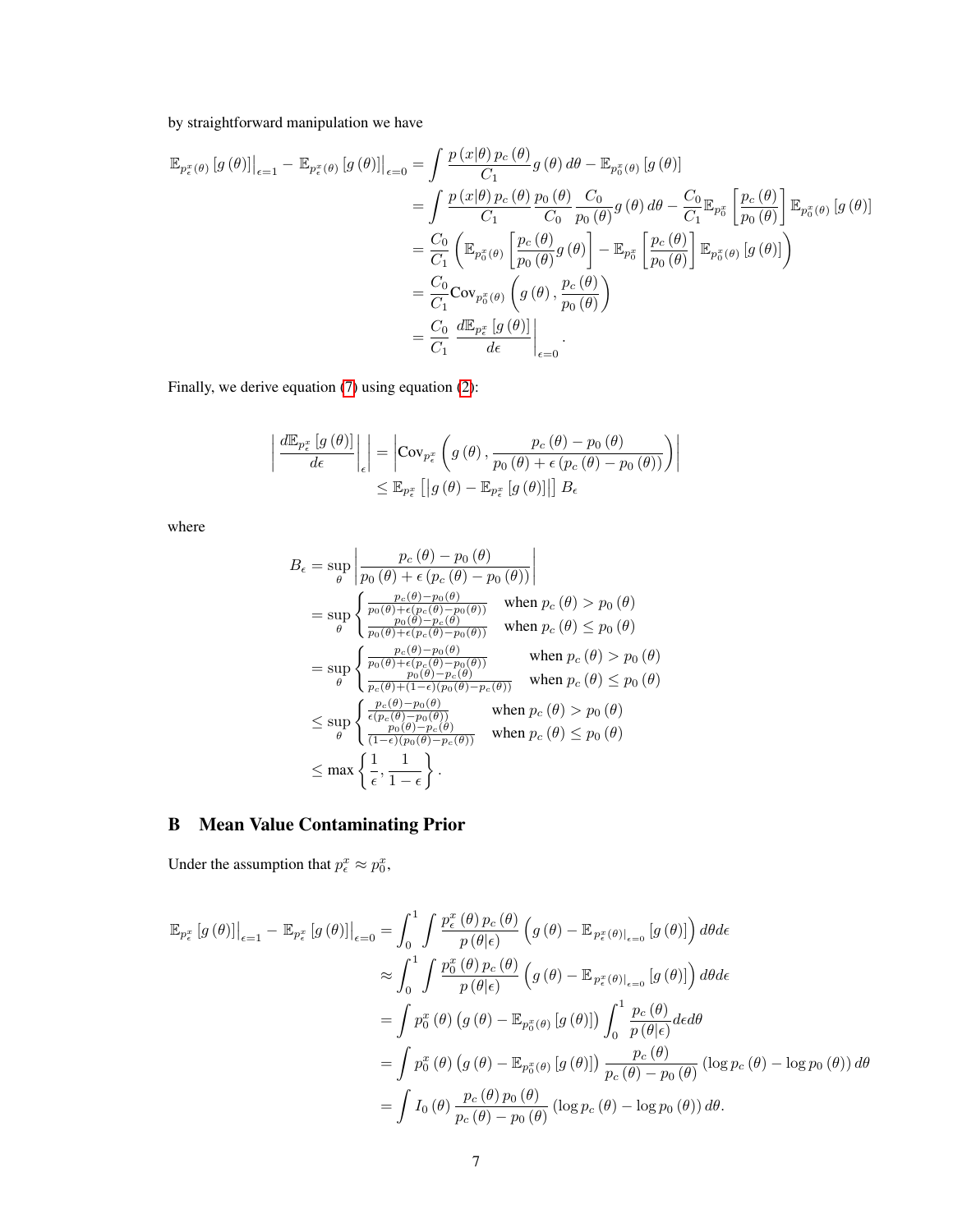Where we have used

$$
\int_{0}^{1} \frac{p_c(\theta)}{p(\theta|\epsilon)} d\epsilon = \int_{0}^{1} \frac{p_c(\theta)}{(1-\epsilon)p_0(\theta) + \epsilon p_c(\theta)} d\epsilon
$$

$$
= \frac{p_c(\theta)}{p_c(\theta) - p_0(\theta)} \int_{0}^{1} \frac{d}{d\epsilon} \log((1-\epsilon)p_0(\theta) + \epsilon p_c(\theta)) d\epsilon
$$

$$
= \frac{p_c(\theta)}{p_c(\theta) - p_0(\theta)} (\log p_c(\theta) - \log p_0(\theta)).
$$

Consequently, applying equation [\(3\)](#page-1-2) with the pseudo-density

$$
p_{mv} := \frac{p_c(\theta) p_0(\theta)}{p_c(\theta) - p_0(\theta)} (\log p_c(\theta) - \log p_0(\theta))
$$

represents an approximation to the quantity  $\mathbb{E}_{p_{\epsilon}^x}[g(\theta)]|_{\epsilon=1} - \mathbb{E}_{p_{\epsilon}^x}[g(\theta)]|_{\epsilon=0}$ , which is the effect of completely replacing  $p_0 (\theta)$  with  $p_c (\theta)$ .

### <span id="page-7-0"></span>C Comparison with MCMC importance sampling

In this section, we show that using importance sampling with MCMC samples to calculate the local sensitivity equation [\(2\)](#page-1-1) is precisely equivalent to using the same MCMC samples to estimate the covariance in equation [\(10\)](#page-5-2) directly. Suppose, without loss of generality, we have samples  $\theta_i$  drawn from  $p_0^x(\theta)$ 

$$
\theta_{i} \sim p_{0}^{x}(\theta)
$$
  

$$
\mathbb{E}_{p_{0}^{x}}[g(\theta)] \approx \sum_{i} g(\theta_{i}).
$$

If we could calculate the normalizing constants, the importance sampling estimate for  $\mathbb{E}_{p_{\epsilon}^x}[g(\theta)]$ would be

$$
\mathbb{E}_{p_{\epsilon}^{x}}[g(\theta)] \approx \frac{1}{N} \sum_{i} w_{i}g(\theta_{i})
$$
  

$$
w_{i} := \frac{p_{\epsilon}^{x}(\theta)}{p_{0}^{x}(\theta)} = \frac{p(x|\theta) p(\theta|\epsilon)}{C_{\epsilon}} \frac{C_{0}}{p(x|\theta) p_{0}(\theta)}
$$
  

$$
= \exp(\log p(\theta|\epsilon) - \log p_{0}(\theta) + \log C_{0} - \log C_{\epsilon})
$$
  

$$
C_{0} := \int p(x|\theta) p_{0}(\theta) d\theta
$$
  

$$
C_{\epsilon} := \int p(x|\theta) p(\theta|\epsilon) d\theta.
$$

Differentiating the weights,

$$
\frac{dw_i}{d\epsilon} = w_i \left( \frac{d \log p(\theta | \epsilon)}{d\epsilon} - \frac{d \log C_{\epsilon}}{d\epsilon} \right)
$$
  
=  $w_i \left( \frac{d \log p(\theta | \epsilon)}{d\epsilon} - \frac{1}{C_{\epsilon}} \int p(x | \theta) p(\theta | \epsilon) \frac{d \log p(\theta | \epsilon)}{d\epsilon} d\theta \right)$   
=  $w_i \left( \frac{d \log p(\theta | \epsilon)}{d\epsilon} - \mathbb{E}_{p_{\epsilon}^x} \left[ \frac{d \log p(\theta | \epsilon)}{d\epsilon} \right] \right).$ 

It follows that

$$
\frac{d}{d\epsilon} \frac{1}{N} \sum_{i} w_{i} g\left(\theta_{i}\right) \Bigg|_{\epsilon} = \frac{1}{N} \sum_{i} w_{i} \left( \frac{d \log p\left(\theta_{i} | \epsilon\right)}{d\epsilon} - \mathbb{E}_{p_{\epsilon}^{x}} \left[ \frac{d \log p\left(\theta | \epsilon\right)}{d\epsilon} \right] \right) g\left(\theta_{i}\right)
$$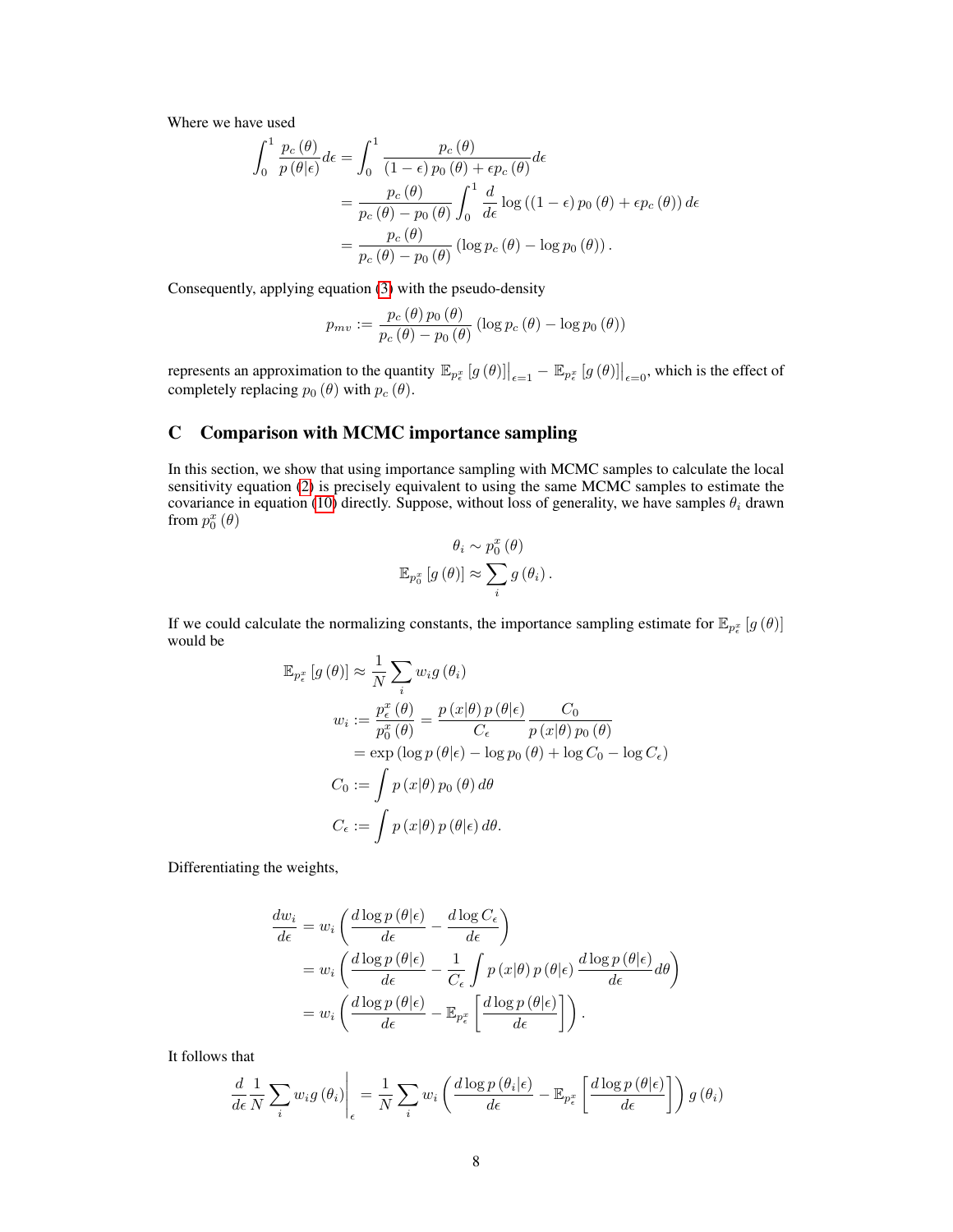which is precisely the MCMC estimate of the covariance given by equation [\(2\)](#page-1-1). In particular, when  $\epsilon = 0$ , we have

$$
\frac{d}{d\epsilon}\frac{1}{N}\sum_{i}w_{i}g\left(\theta_{i}\right)\Biggl|_{\epsilon=0} = \frac{1}{N}\sum_{i}\left(\frac{p_{c}\left(\theta_{i}\right)}{p_{0}\left(\theta_{i}\right)} - \mathbb{E}_{p_{\epsilon}^{x}}\left[\frac{p_{c}\left(\theta\right)}{p_{0}\left(\theta\right)}\right]\right)g\left(\theta_{i}\right)
$$

and the importance sampling estimate for replacing  $p_0$  with  $p_c$  is

$$
\sum_{i} w_{i} g(\theta_{i})\Big|_{\epsilon=1} = \frac{1}{N} \sum_{i} \left( \frac{C_{0} p_{c}(\theta_{i})}{C_{1} p_{0}(\theta_{i})} - \mathbb{E}_{p_{\epsilon}^{x}} \left[ \frac{p_{c}(\theta_{i})}{p_{0}(\theta_{i})} \right] \right) g(\theta_{i})
$$

$$
= \frac{C_{0}}{C_{1}} \frac{d}{d\epsilon} \frac{1}{N} \sum_{i} w_{i} g(\theta_{i})\Big|_{\epsilon=0}
$$

which confirms that the importance sampling estimate is exactly the Monte Carlo analogue of the relation equation [\(6\)](#page-2-1).

In general, we do not know  $C_0$  and  $C_\epsilon$  and must use instead

$$
\omega_i := \frac{p(\theta|\epsilon)}{p_0(\theta)}
$$

$$
\tilde{\omega}_i := \frac{\omega_i}{\sum_j \omega_j}.
$$

Then

$$
\frac{d\tilde{\omega}_i}{d\epsilon} = \frac{\omega_i}{\sum_j \omega_j} \frac{d \log p(\theta_i|\epsilon)}{d\epsilon} - \frac{\omega_i}{(\sum_k \omega_k)^2} \sum_j \omega_j \frac{d \log p(\theta_j|\epsilon)}{d\epsilon}
$$

$$
= \frac{\omega_i}{\sum_j \omega_j} \left( \frac{d \log p(\theta_i|\epsilon)}{d\epsilon} - \sum_j \frac{\omega_j}{\sum_k \omega_k} \frac{d \log p(\theta_j|\epsilon)}{d\epsilon} \right)
$$

which simply replaces the (possibly intractable) expectation  $\mathbb{E}_{p_{\epsilon}^x} \left[ \frac{d \log p(\theta|\epsilon)}{d \epsilon} \right]$  with its MCMC estimate.

### <span id="page-8-0"></span>D Variational Bayes importance sampling

To evaluate equation [\(4\)](#page-1-3) requires approximate integration for which we using importance sampling:

$$
\theta_s \sim u(\theta), \text{ for } s = 1 : S
$$

$$
w_s := \frac{p_c(\theta_s)}{u(\theta_s)}
$$

$$
\int \frac{q_0^x(\theta)}{p_0(\theta)} q_\eta(\theta)^T H^{-1} g_\eta p_c(\theta) d\theta \approx \frac{1}{S} \sum_{s=1}^S \frac{q_0^x(\theta_s)}{p_0(\theta_s)} q_\eta(\theta_s)^T H^{-1} g_\eta w_s
$$

$$
= \frac{1}{S} \sum_{s=1}^S I_0^q(\theta_s) w_s.
$$

Note that the influence function can be evaluated once for a large number of draws from  $u(\theta)$ , and then the weights and prior density can be quickly calculated for any perturbation  $p_c(\theta)$ , allowing for fast computation of sensitivity to any  $p_c$  ( $\bar{\theta}$ ) with little additional overhead.

Since the influence function is mostly concentrated around  $q_0^x(\theta)$ , we set  $u(\theta)$  to be  $q_0^x(\theta)$  but with quadrupled variance (so that standard deviations are doubled). Note that this choice of  $u$  is a poor approximation of  $p_c$ , which is nominally the target distribution for importance sampling. However,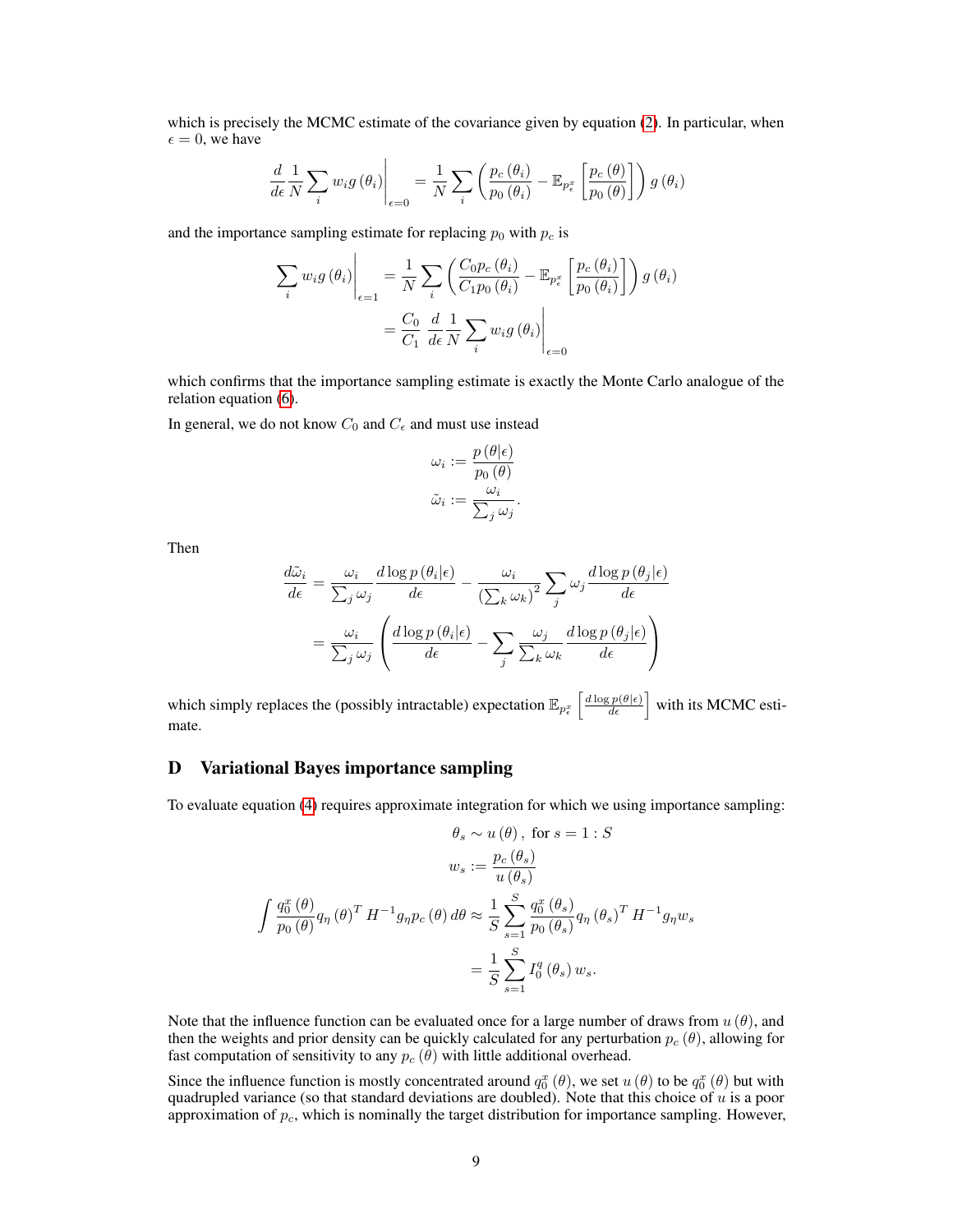since  $I_0^q(\theta)$  is very small far from  $q_0^x(\theta)$ , it is an adequate approximation of the integral equation [\(4\)](#page-1-3). Formally, suppose that  $I_0^q(\theta)$  is concentrated on a set A in the sense that  $\sup_{\theta \in A^c} |I_0^q(\theta)| \leq \epsilon$  for some small  $\delta$ . Then the absolute error in evaluating equation [\(4\)](#page-1-3) on the set A only is also bounded by δ:

$$
\left| \int I_0^q(\theta) p_c(\theta) d\theta - \int_A I_0^q(\theta) p_c(\theta) d\theta \right| = \left| \int_{A^c} I_0^q(\theta) p_c(\theta) d\theta \right|
$$
  

$$
\leq \int_{A^c} |I_0^q(\theta)| p_c(\theta) d\theta
$$
  

$$
\leq \sup_{\theta \in A^c} |I_0^q(\theta)| \int_{A^c} p_c(\theta) d\theta
$$
  

$$
\leq \delta.
$$

As long as  $q_{\epsilon}^{x}(\theta)$  is chosen to have lighter tails than  $p_0(\theta)$  (which is determined by  $\mathcal{Q}$ ),  $I_0^q(\theta)$  will decay quickly away from  $q_0^x(\theta)$ , and we can choose A centered on  $q_0^x(\theta)$ . Consequently, we can think of u as approximating  $p_c(\theta) 1_A$  rather than  $p_c(\theta)$ .

### <span id="page-9-0"></span>E Microcredit model

We simulate data using a variant of the analysis performed in [\(Meager, 2015\)](#page-4-7), though with somewhat different prior choices. In [Meager](#page-4-7) [\(2015\)](#page-4-7), randomized controlled trials were run in seven different sites to try to measure the effect of access to microcredit on various measures of business success. Each trial was found to lack power individually for various reasons, so there could be some benefit to pooling the results in a simple hierarchical model. For the purposes of demonstrating robust Bayes techniques with VB, we will focus on the simpler of the two models in [\(Meager, 2015\)](#page-4-7) and ignore covariate information.

We will index sites with  $k = 1, ..., K$  (here,  $K = 30$ ) and business within a site by  $i = 1, ..., N_k$ . The total number of observations was  $\sum_k N_k = 3000$ . In site k and business i we observe whether the business was randomly selected for increased access to microcredit, denoted  $T_{ik}$ , and the profit after intervention,  $y_{ik}$ . We follow [\(Rubin, 1981\)](#page-4-8) and assume that each site has an idiosyncratic average profit,  $\mu_{k1}$  and average improvement in profit,  $\mu_{k2}$ , due to the intervention. Given  $\mu_k$ ,  $\tau_k$ , and  $T_{ik}$ , the \_observed profit is assumed to be generated according to

$$
y_{ik}|\mu_k, \tau_k, x_{ik}, \sigma_k \sim N(\mu_k^T x_{ik}, \sigma_k^2)
$$

$$
x_{ik} := \begin{pmatrix} 1 \\ T_{ik} \end{pmatrix}.
$$

The site effects,  $\mu_k$ , are assumed to come from an overall pool of effects and may be correlated:

$$
\mu_k|\mu \sim N(\mu, C)
$$
  

$$
C := \begin{pmatrix} \sigma_{\mu}^2 & \sigma_{\mu\tau} \\ \sigma_{\mu\tau} & \sigma_{\tau}^2 \end{pmatrix}.
$$

The effects  $\mu$  and the covariance matrix V are unknown parameters that require priors. For  $\mu$  we simply use a bivariate normal prior. However, choosing an appropriate prior for a covariance matrix can be conceptually difficult [\(Barnard et al., 2000\)](#page-4-9). Following the recommended practice of the software package STAN [\(Stan Team, 2015\)](#page-4-10), we derive a variational model to accommodate the non-conjugate LKJ prior [\(Lewandowski et al., 2009\)](#page-4-11), allowing the user to model the covariance and marginal variances separately. Specifically, we use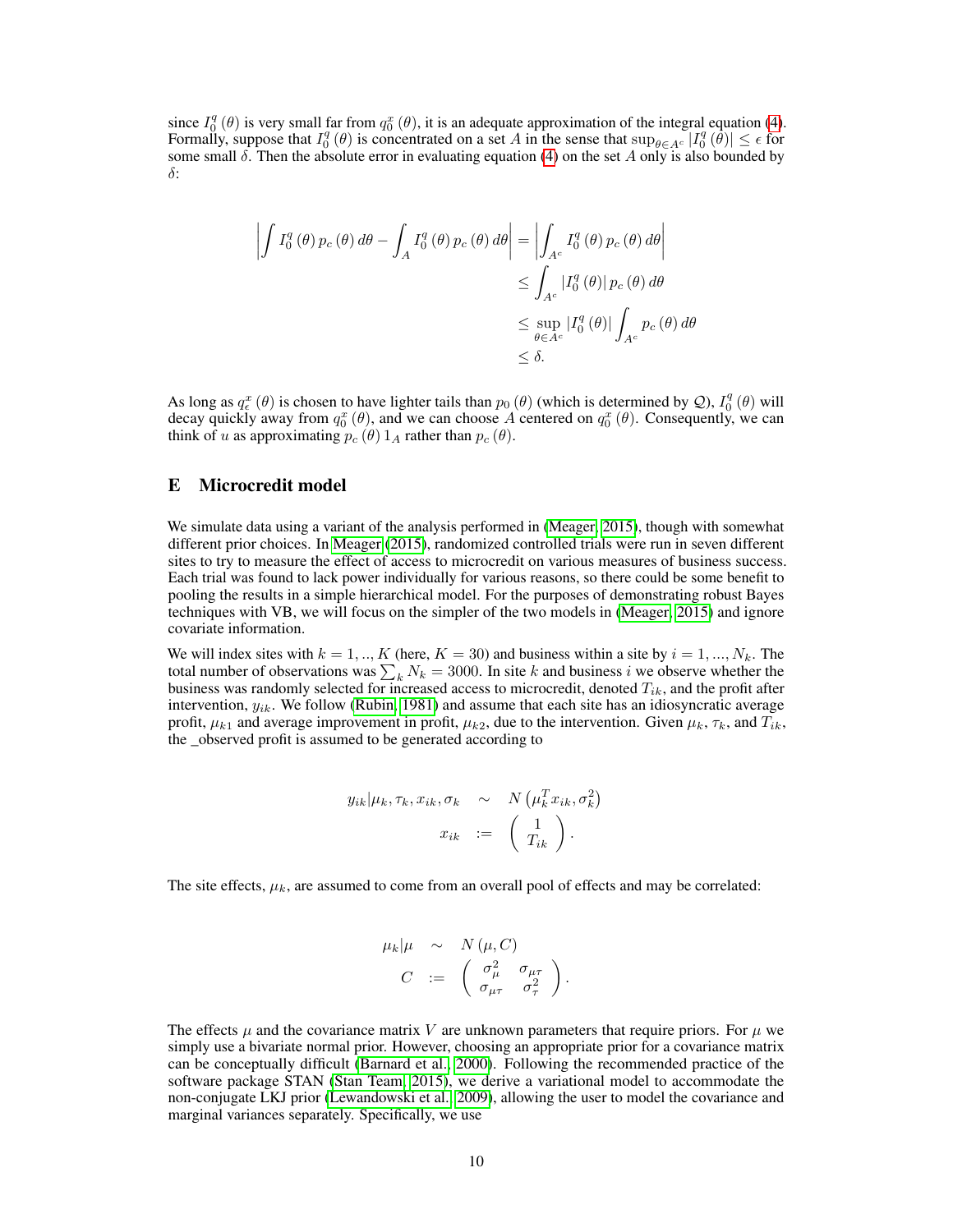$C =: SRS$  $S =$  Diagonal matrix  $R =$  Covariance matrix  $S_{kk}$  =  $\sqrt{\text{diag}(C)_k}$ 

We can then put independent priors on the scale of the variances,  $S_{kk}$ , and on the covariance matrix, R. We model the inverse of  $\overline{C}$  with a Wishart variational distribution, and use the following priors:

$$
q(C^{-1}) = \text{Wishart}(V_{\Lambda}, n)
$$
  
\n
$$
p_0(S) = \prod_{k=1}^{2} p(S_{kk})
$$
  
\n
$$
S_{kk}^2 \sim \text{InverseGamma}(\alpha_{scale}, \beta_{scale})
$$
  
\n
$$
\log p_0(R) = (\eta - 1) \log |R| + C
$$

The necessary expectations have closed forms with the Wishart variational approximation, as derived in [Giordano et al.](#page-4-4) [\(2016\)](#page-4-4). In addition, we put a normal prior on  $(\mu, \tau)^T$  and an inverse gamma prior on  $\sigma_k^2$ :

$$
p_0(\mu) = N(0, \Lambda^{-1})
$$
  
\n
$$
p_0(\sigma_k^2) = \text{InverseGamma}(\alpha_\tau, \beta_\tau)
$$
\n(11)

The prior parameters used were:

$$
\Lambda = \begin{pmatrix} 0.111 & 0 \\ 0 & 0.111 \end{pmatrix}
$$
  
\n
$$
\eta = 15.010
$$
  
\n
$$
\sigma_k^{-2} \sim \text{InverseGamma}(2.010, 2.010)
$$
  
\n
$$
\alpha_{scale} = 20.010
$$
  
\n
$$
\beta_{scale} = 2.010
$$
  
\n
$$
\beta_{\tau} = 2.010
$$

As seen in Fig. [\(2\)](#page-10-0) , the means in VB and MCMC match closely.



<span id="page-10-0"></span>Figure 2: Comparison with MCMC

In our simulation,  $\mu$  and  $\mu_k$  are in  $\mathbb{R}^2$ , so the domain of the prior  $p_0(\mu)$  is two-dimensional and  $I_0^q(\theta)$ can be easily visualized. We consider the problem of estimating the effect of replacing the prior on  $\mu$ with a product of independent centered Student t priors. In the notation of section [§1,](#page-0-0) we take

$$
p_0(\mu) = \mathcal{N}(\mu_1; 0, \Lambda^{-1}) \cdot \mathcal{N}(\mu_2; 0, \Lambda^{-1})
$$
  $p_c(\theta) =$ Student  $(\mu_1; \nu) \cdot$ Student  $(\mu_2; \nu)$ .

We leave all other priors the same, i.e.  $p_0(\tau_k) = p_c(\tau_k)$  and  $p_0(C) = p_c(C)$ . In our case, we used  $\nu = 1$  and  $\Lambda = 0.111$ . We will present sensitivity of  $\mathbb{E}_{q_{\epsilon}}[\mu_{11}]$ , the first component of the first